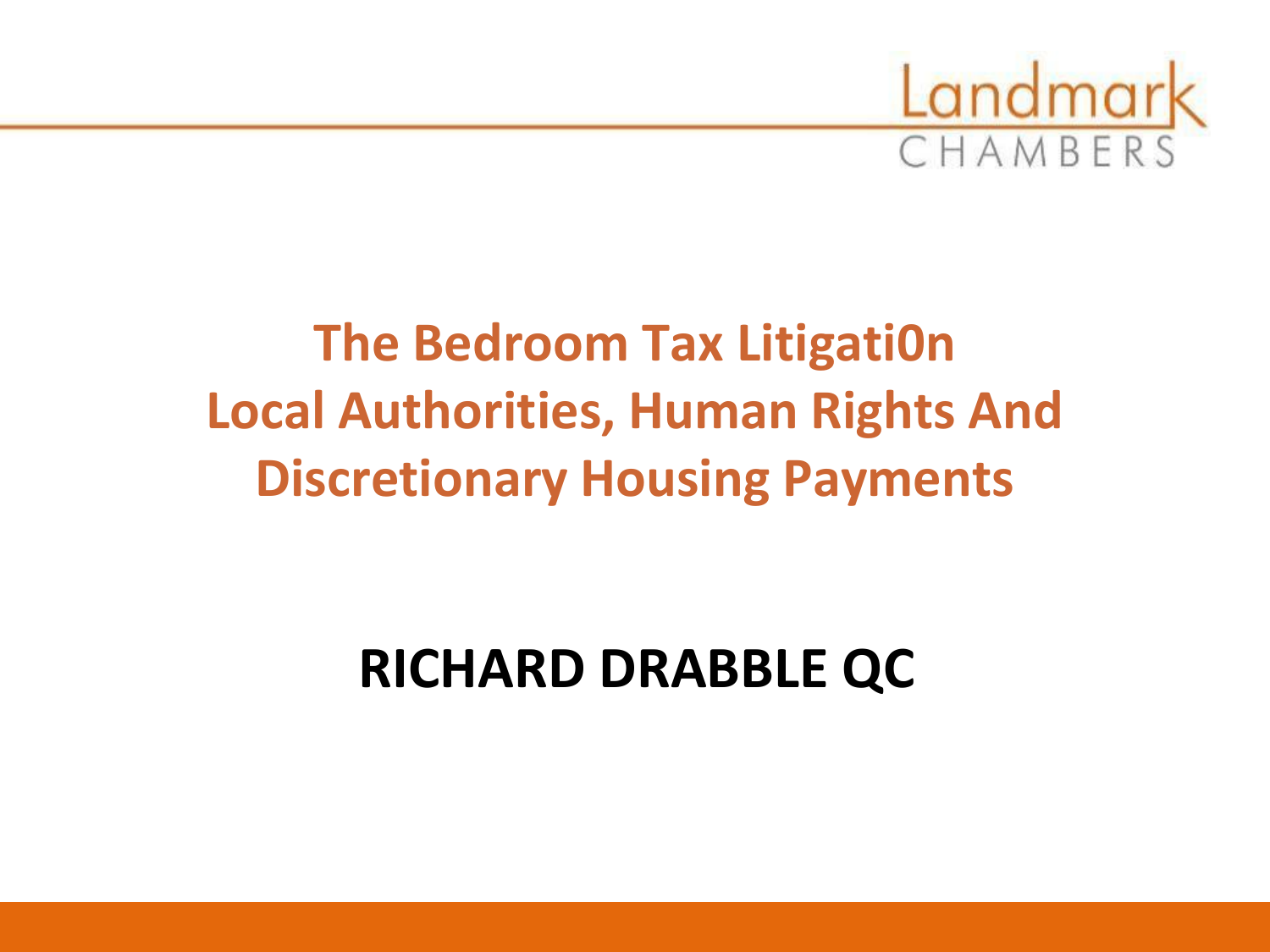## **The starting place: Burnip and others in the Court of Appeal [2013] PTSR 117**

- Concerned the application of size criteria in the private sector
- Case ultimately proceed on the basis that the claimants could demonstrate an objective need for an extra bedroom
- Basic discrimination argument proceeded on the basis that housing benefit was within the ambit of Article 1 Protocol 1; that disability was a status for the purposes of article 14; and that the failure to meet the objectively verifiable need was discrimination in breach of Article 14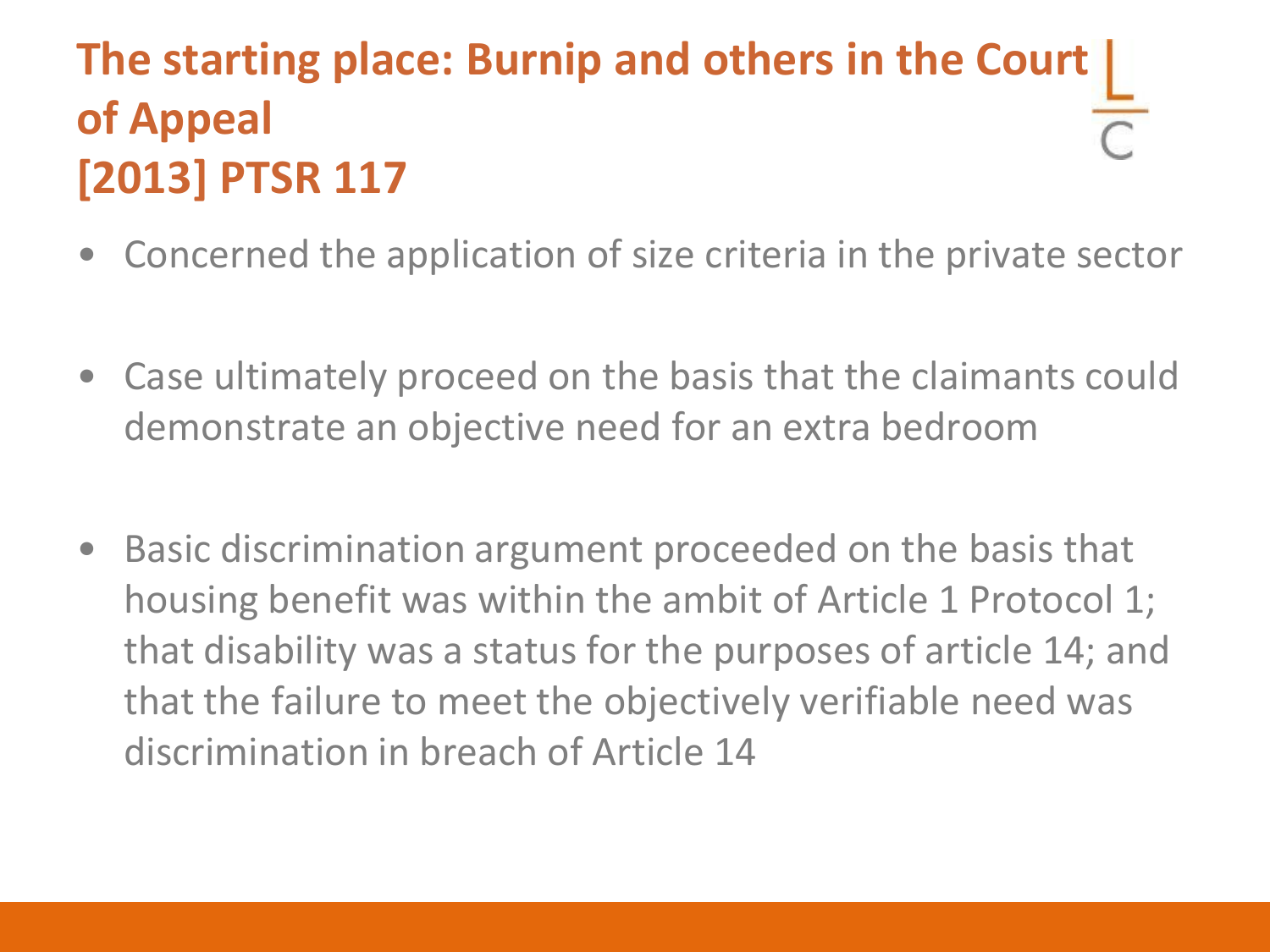## **Position of the Burnip claimants**

1 Disability can be expensive. It can give rise to needs which do not attach to the able-bodied. Ian Burnip and the late Lucy Trengove provide stark examples. Because of their severe disabilities they were assessed as needing the presence of carers throughout the night in rented flats in which they lived. For this reason they needed two-bedroom flats. In each case they were entitled to and received housing benefit (HB) but Birmingham City Council (in Mr Burnip's case) and Walsall Metropolitan Borough Council (in Ms Trengove's case) quantified it by reference to the one-bedroom rate which would apply to ablebodied tenants.

(Maurice Kay LJ)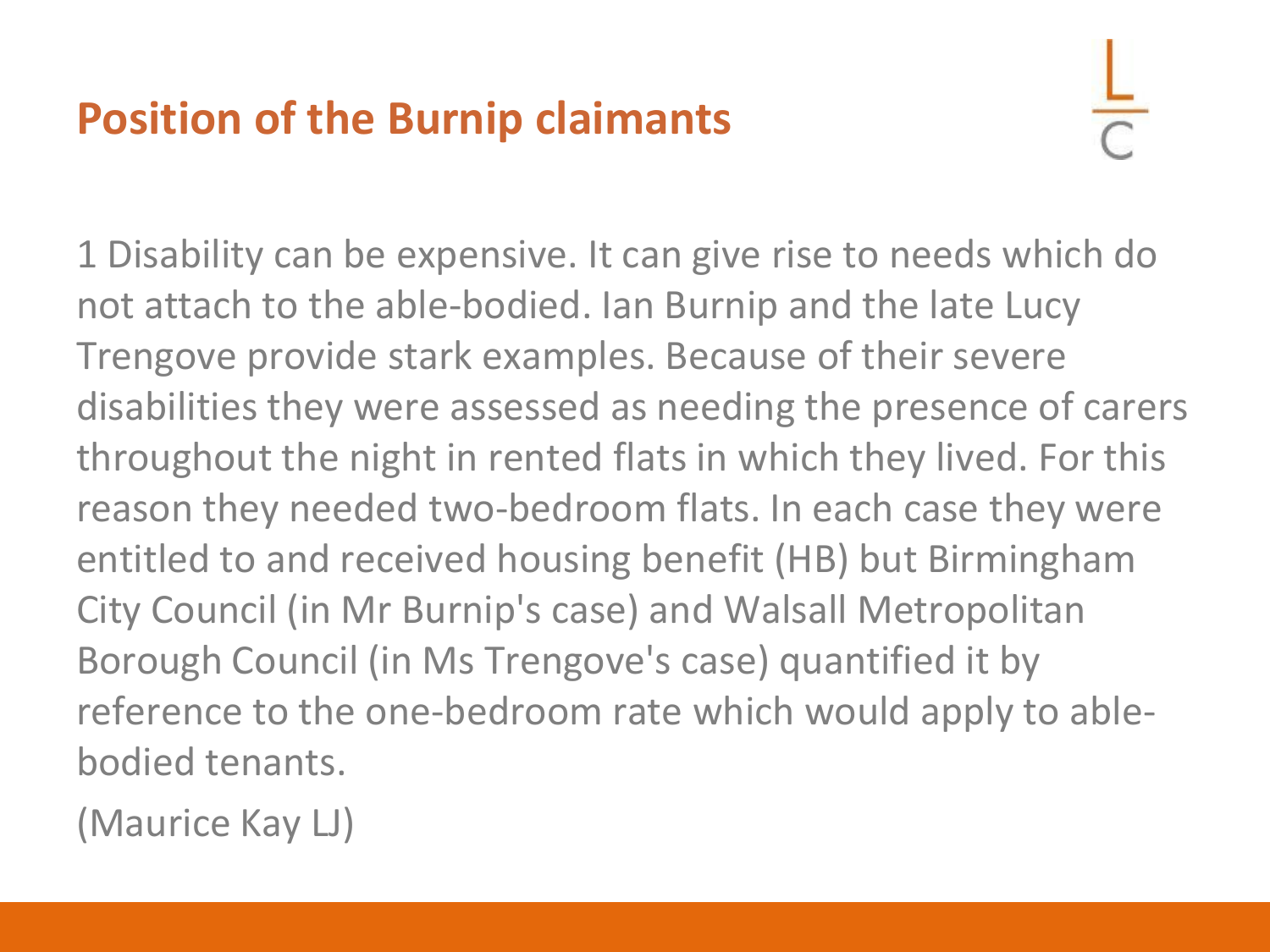Richard Gorry's case is somewhat different. He, his wife and their three children live in a four-bedroom rented house. Two of the children are girls who, at the material time, were aged 10 and 8. Both are disabled – one by Down's Syndrome, the other by Spina Bifida. For this reason it is inappropriate for them to share a bedroom in the way in which able-bodied sisters of those ages would be expected to do.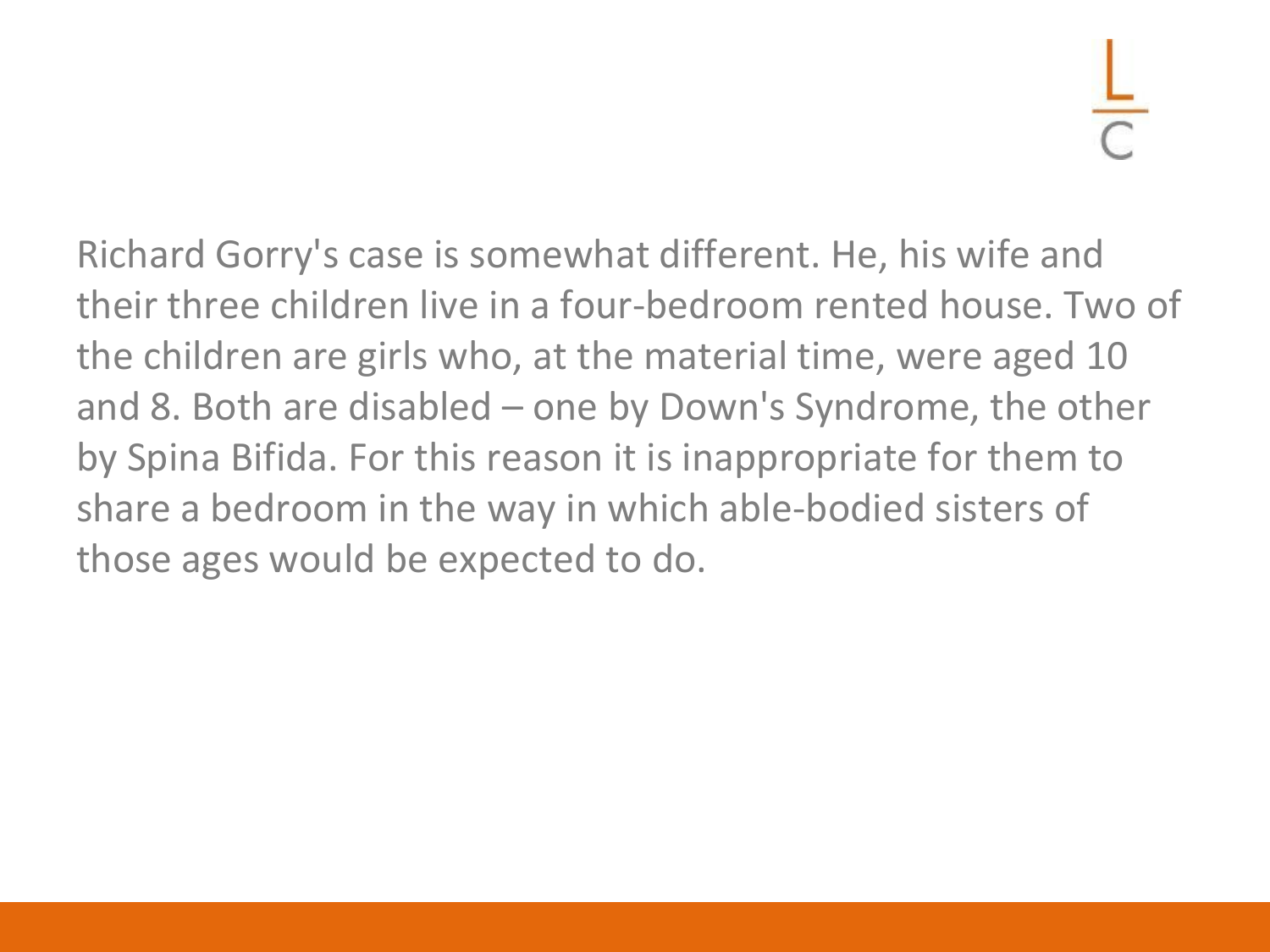Accordingly, there were two adults who needed an extra bedroom because of disability – to accommodate carer

And two children who could not share because of disability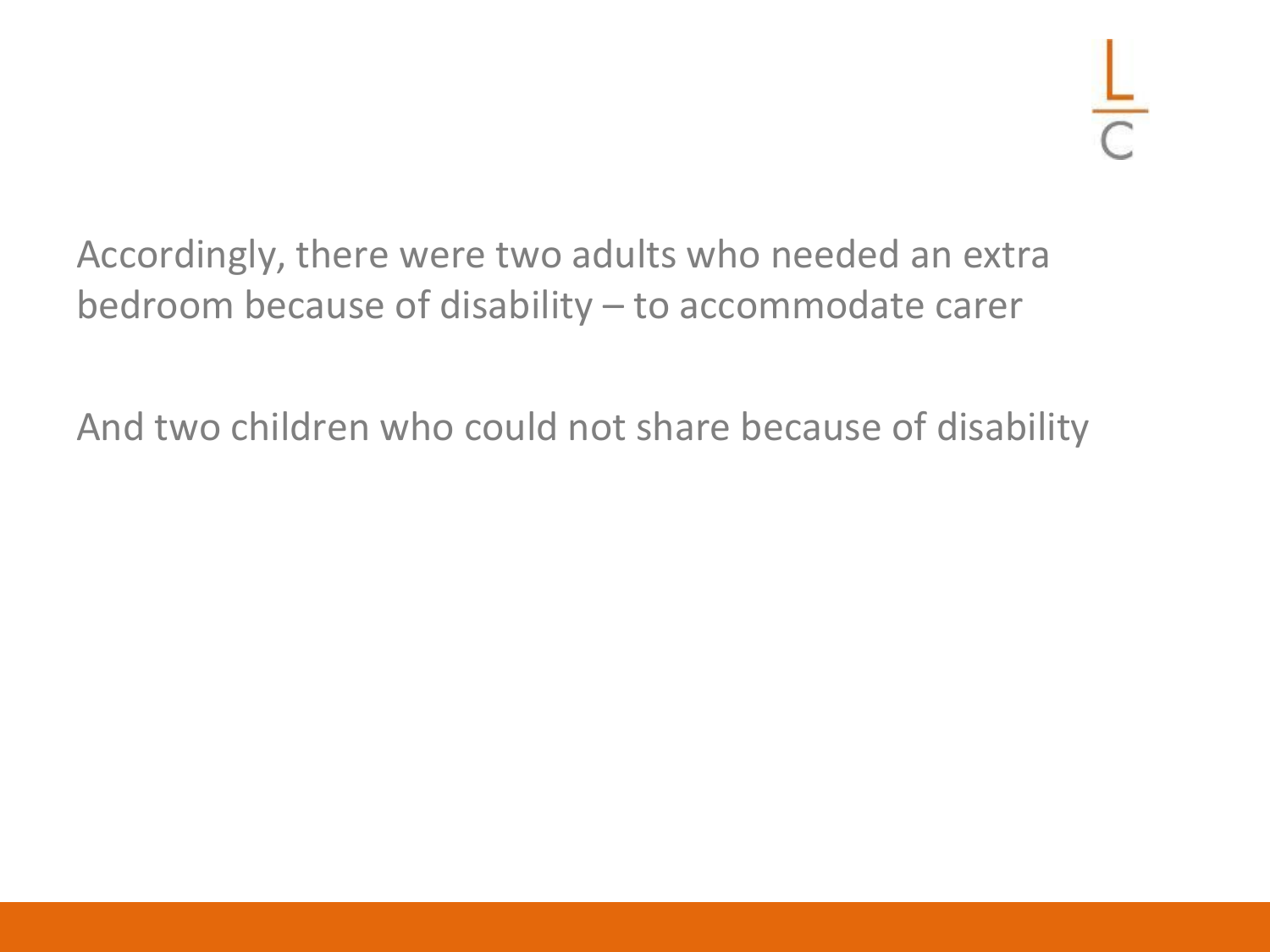Steps in Henderson J's reasoning included:-

… it is necessary to draw a clear distinction between the benefits which Mr Burnip was entitled to claim for his subsistence, and those which he was entitled to claim in respect of his housing needs. His incapacity benefit and disability living allowance were intended to meet….his ordinary living expenses….They were not intended to help with his housing needs. This is demonstrated, in my view, not only by the availability of HB and discretionary housing payments as separate benefits with separate rules ….but also by the way in which HB is structured….. the amount of HB is fixed by reference to an applicable amount which represents what the claimant is taken to need to live on….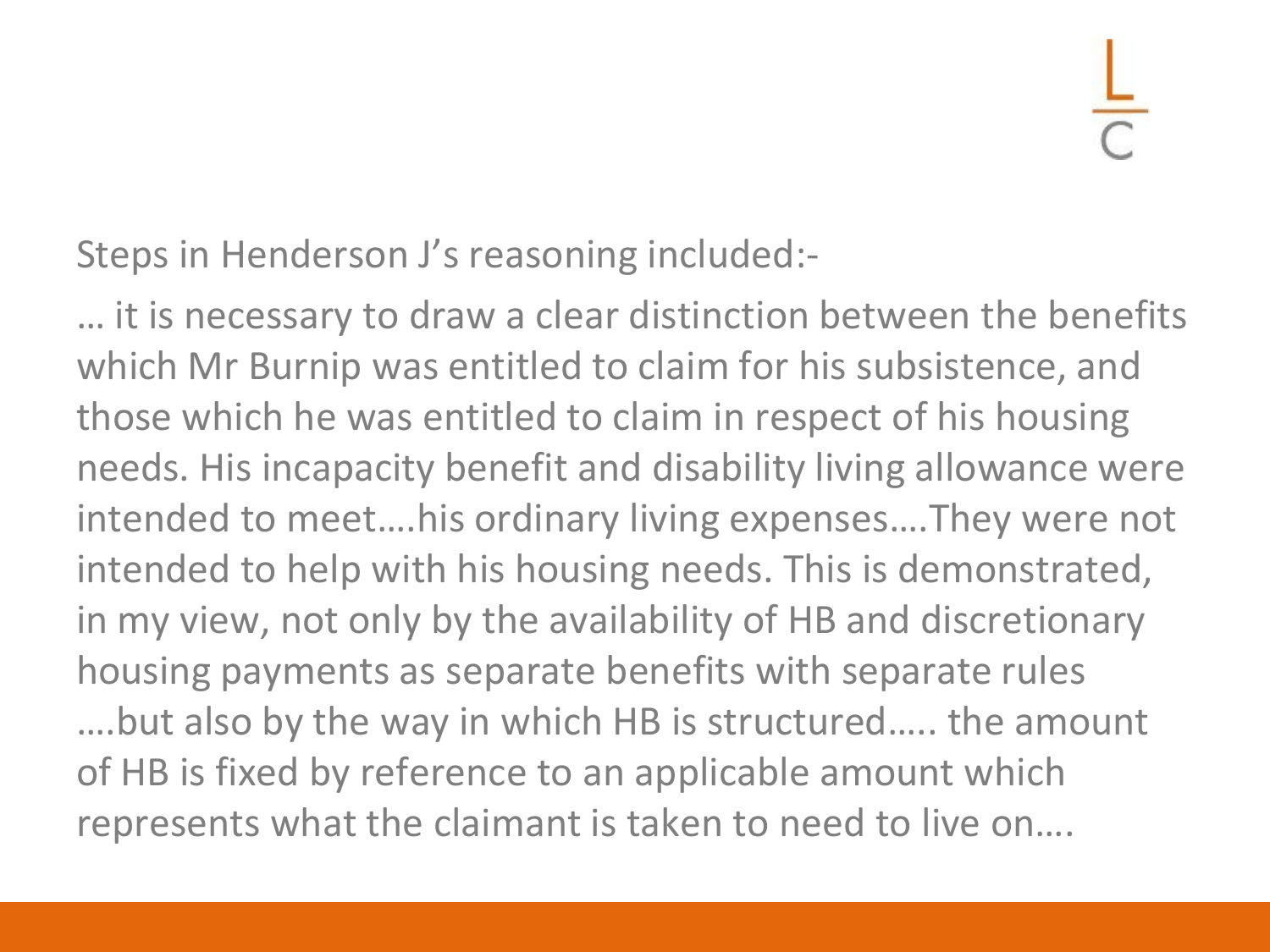Mr Burnip's objectively verifiable need was for a flat with two bedrooms, and that the maximum LHA available to him on the one bedroom basis left a substantial shortfall from the rent which he had to pay to his landlord. Discretionary housing payments were in principle available as a possible way of bridging this gap, but they cannot in my judgment be regarded as a complete or satisfactory answer to the problem. This follows from the cumulative effect of a number of separate factors.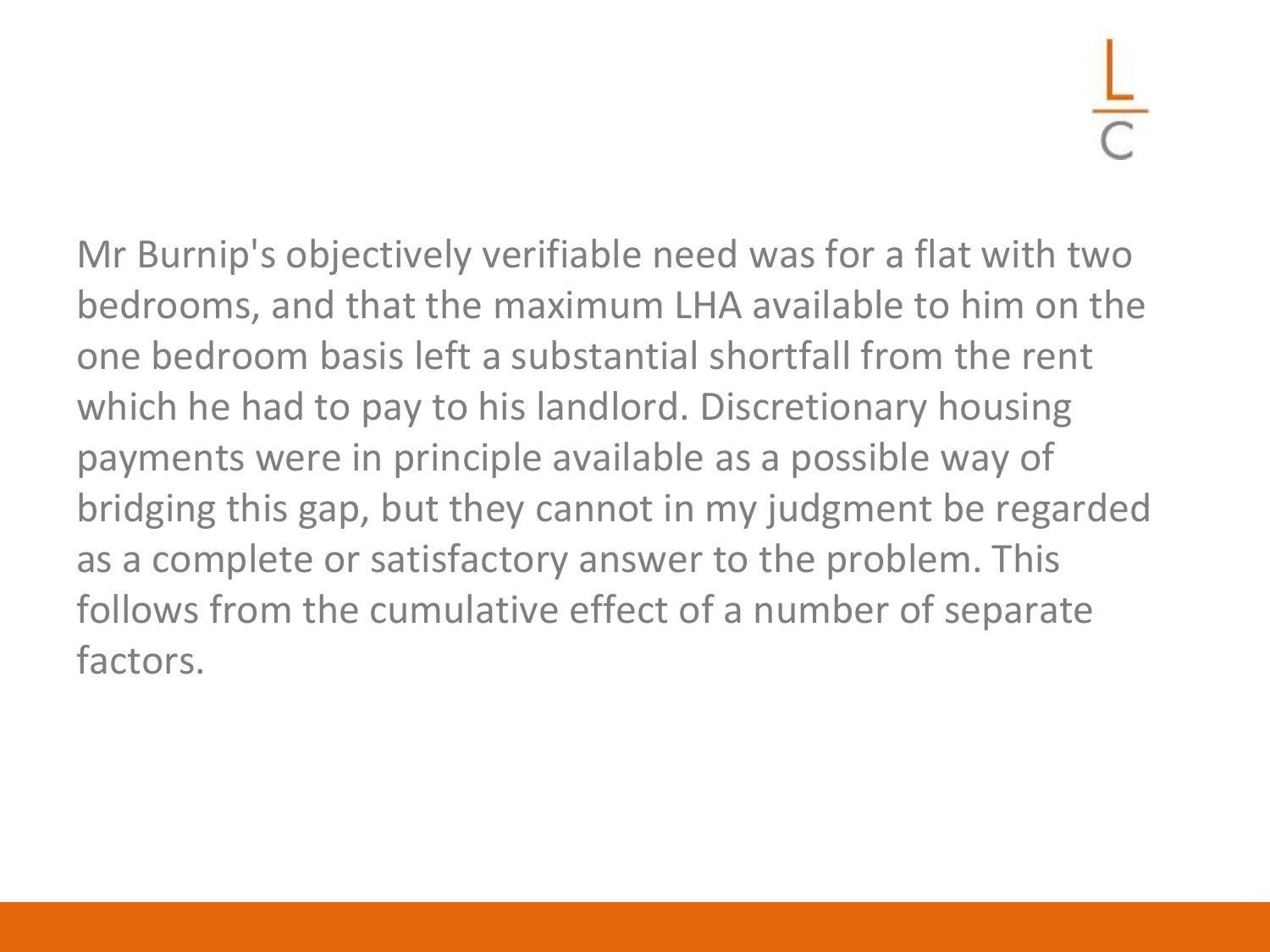The payments were purely discretionary in nature; their duration was unpredictable; they were payable from a capped fund; and their amount, if they were paid at all, could not be relied upon to cover even the difference between the one and two bedroom rates of LHA, and still less the full amount of the shortfall. To recognise these shortcomings ….. is merely to make the point that, taken by themselves, they cannot come anywhere near providing an adequate justification for the discrimination in cases of the present type.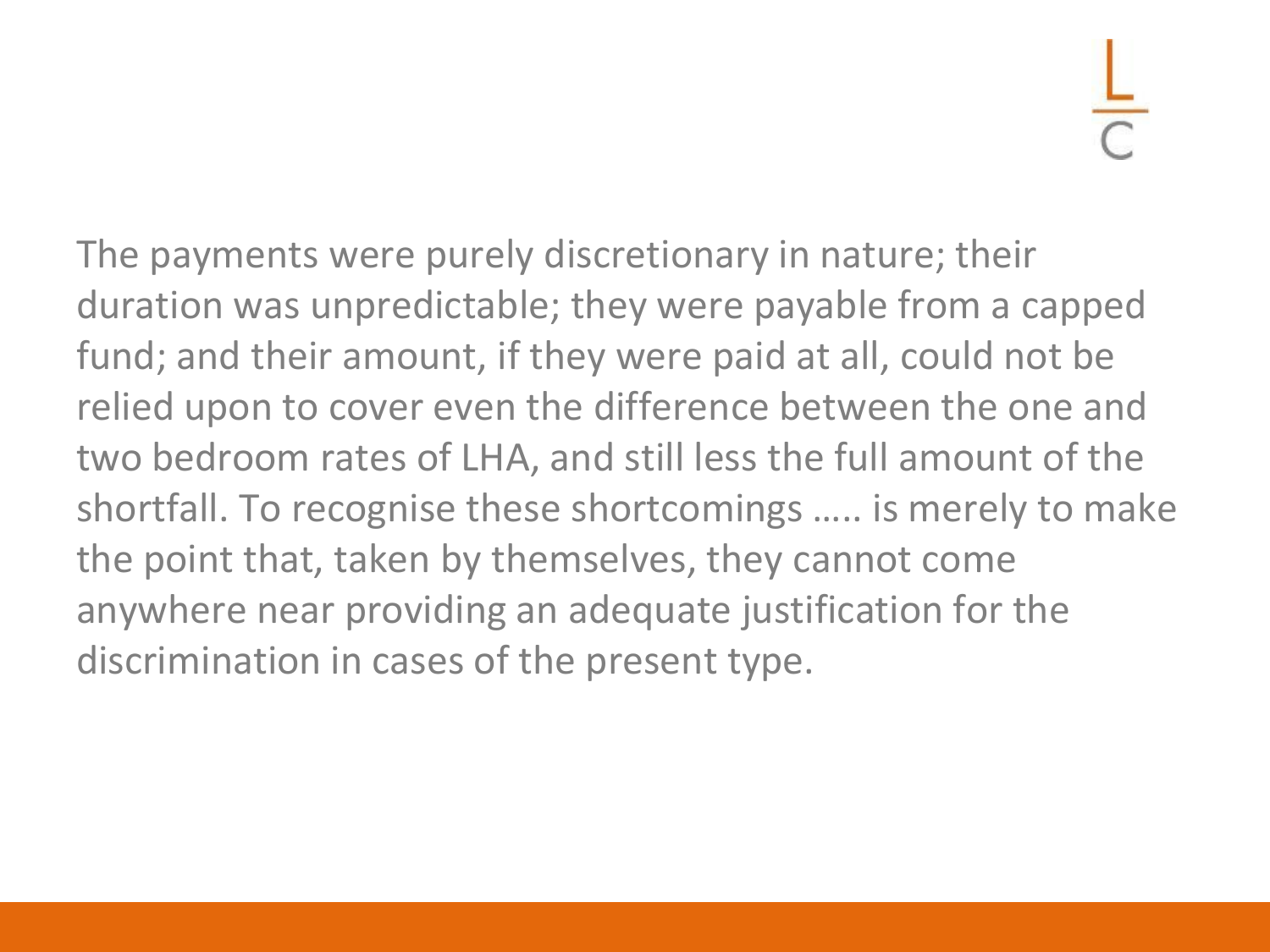.. we are.. concerned with a benefit (HB) the purpose of which is to help people to meet their basic human need for accommodation of an acceptable standard. Secondly, there is no question of a general exception from the normal bedroom test for disabled people of all kinds. The exception is sought for only a very limited category of claimants…..Thirdly, such cases are by their very nature likely to be relatively few in number, easy to recognise, not open to abuse, and unlikely to undergo change or need regular monitoring.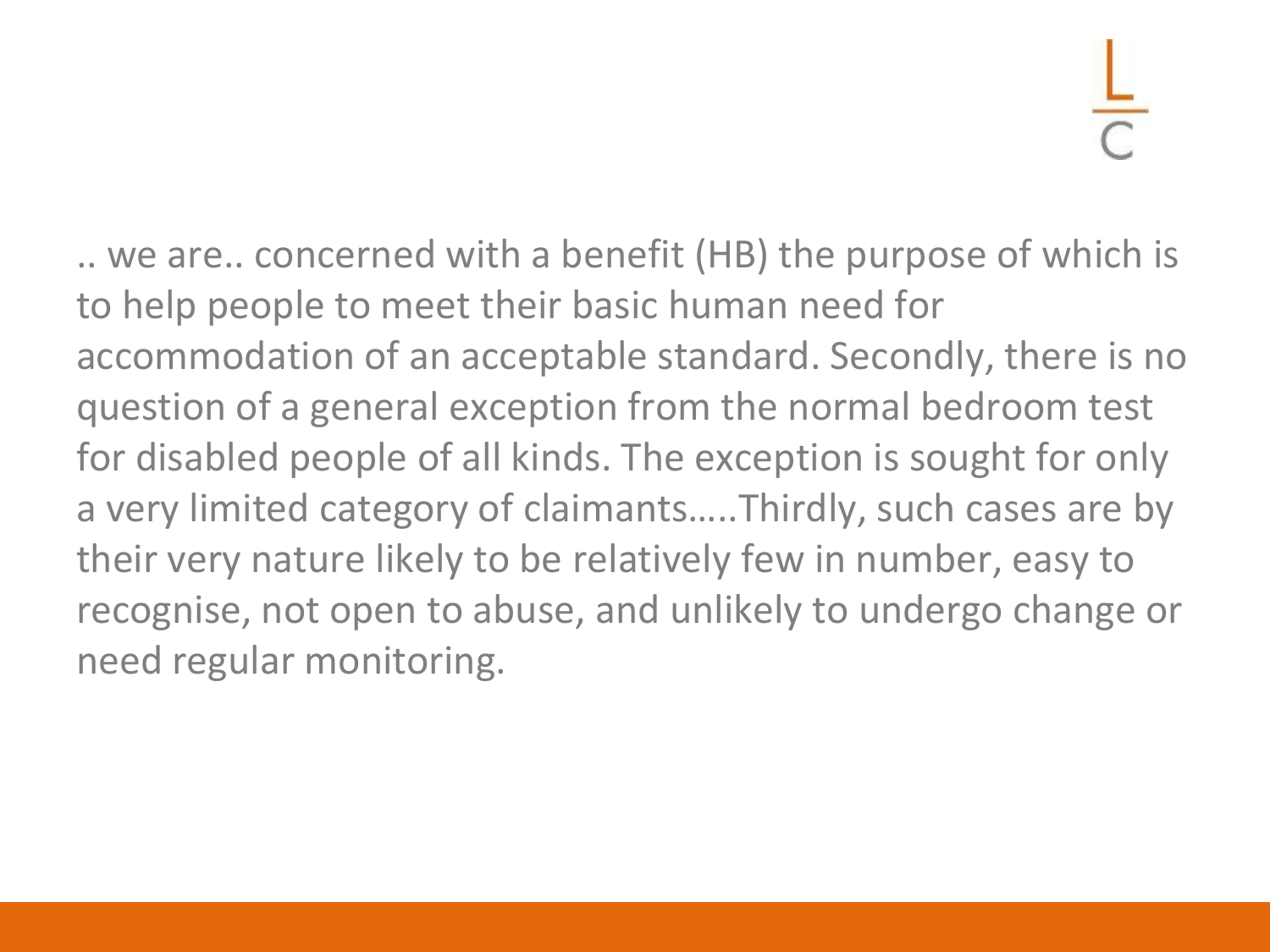The cost and human resource implications of accommodating them should therefore be modest, quite apart from the point that in some cases the effect of refusing the claim could well be to force the claimant into full-time residential care at much greater expense to the public purse. Fourth, for the reasons which I have already given, the extra assistance which can be provided by discretionary housing payments, valuable though it can be, falls far short of being an adequate solution to the problem.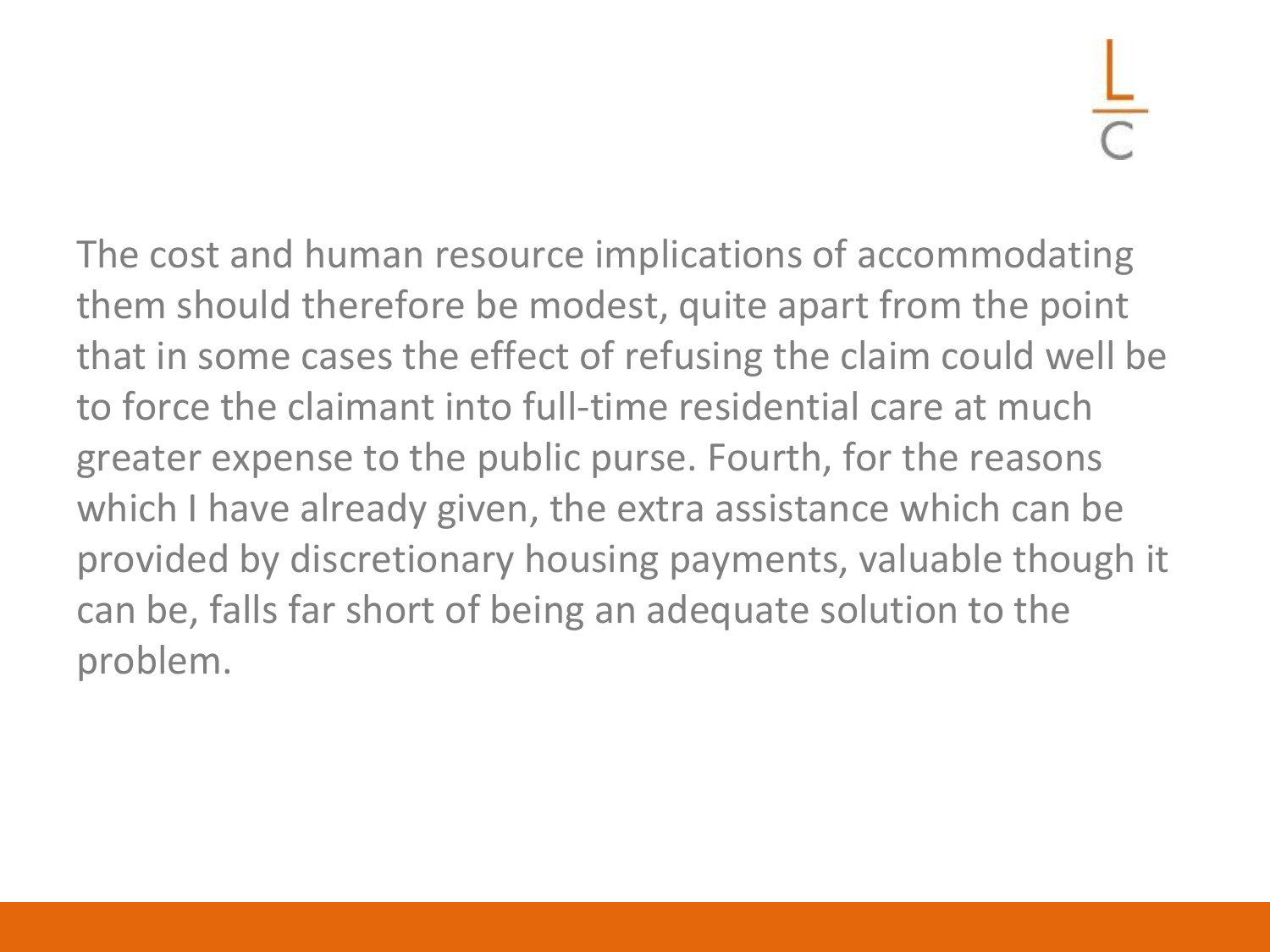## **The social sector litigation**

Included the following steps:-

- Divisional Court [2013] PTSR 1521
- Court of Appeal [2014] PTSR 584
- Supreme Court [2016] 1 WLR 4550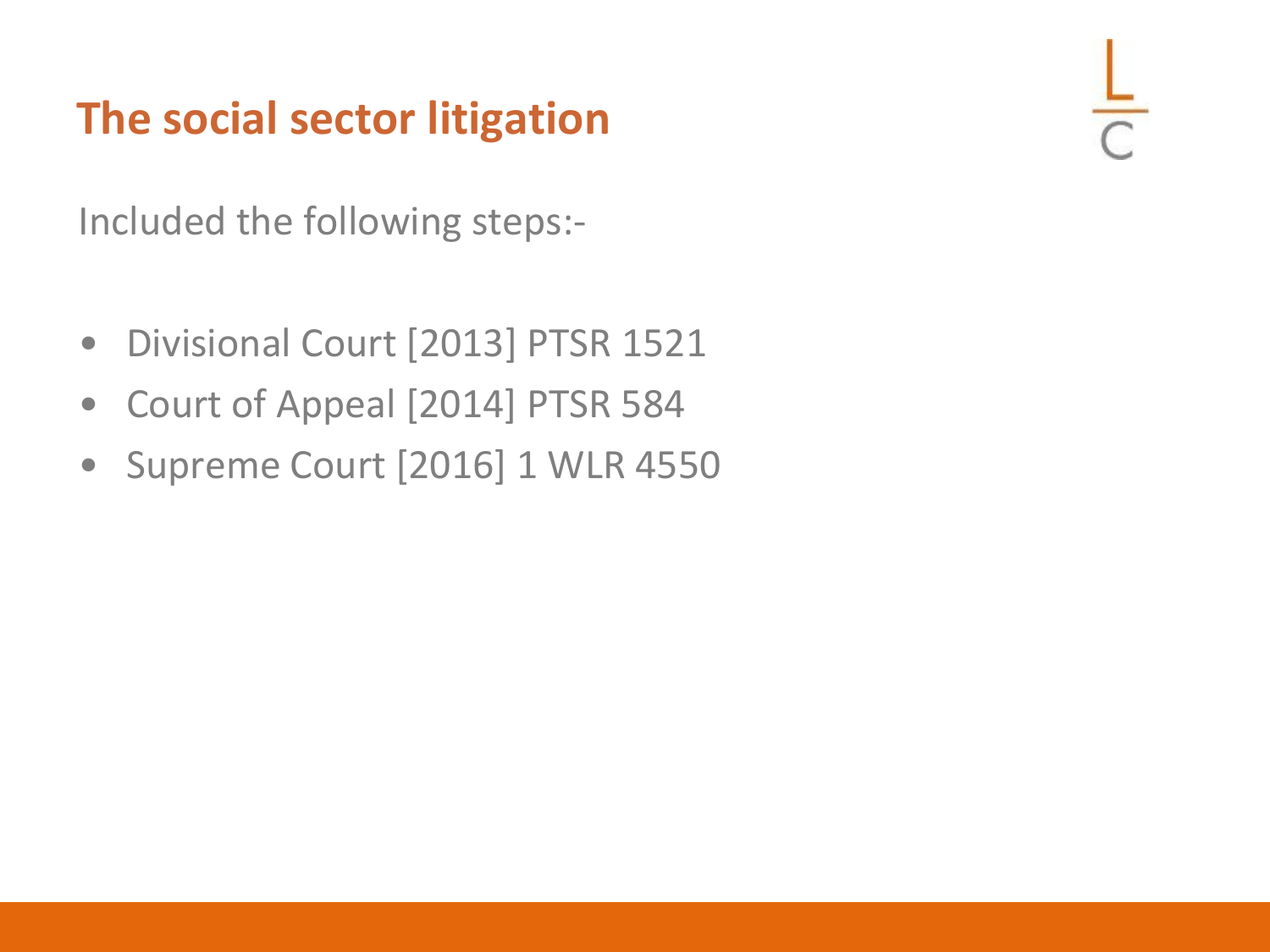In addition:-

### Rutherford v SSWP and Pembrokeshire County Council [2014] EWHC 1631 (Admin) Stuart Smith J

R(Rutherford) v SSWP 2016 HLR 8 Court of Appeal. Includes the "Sanctuary" case "A".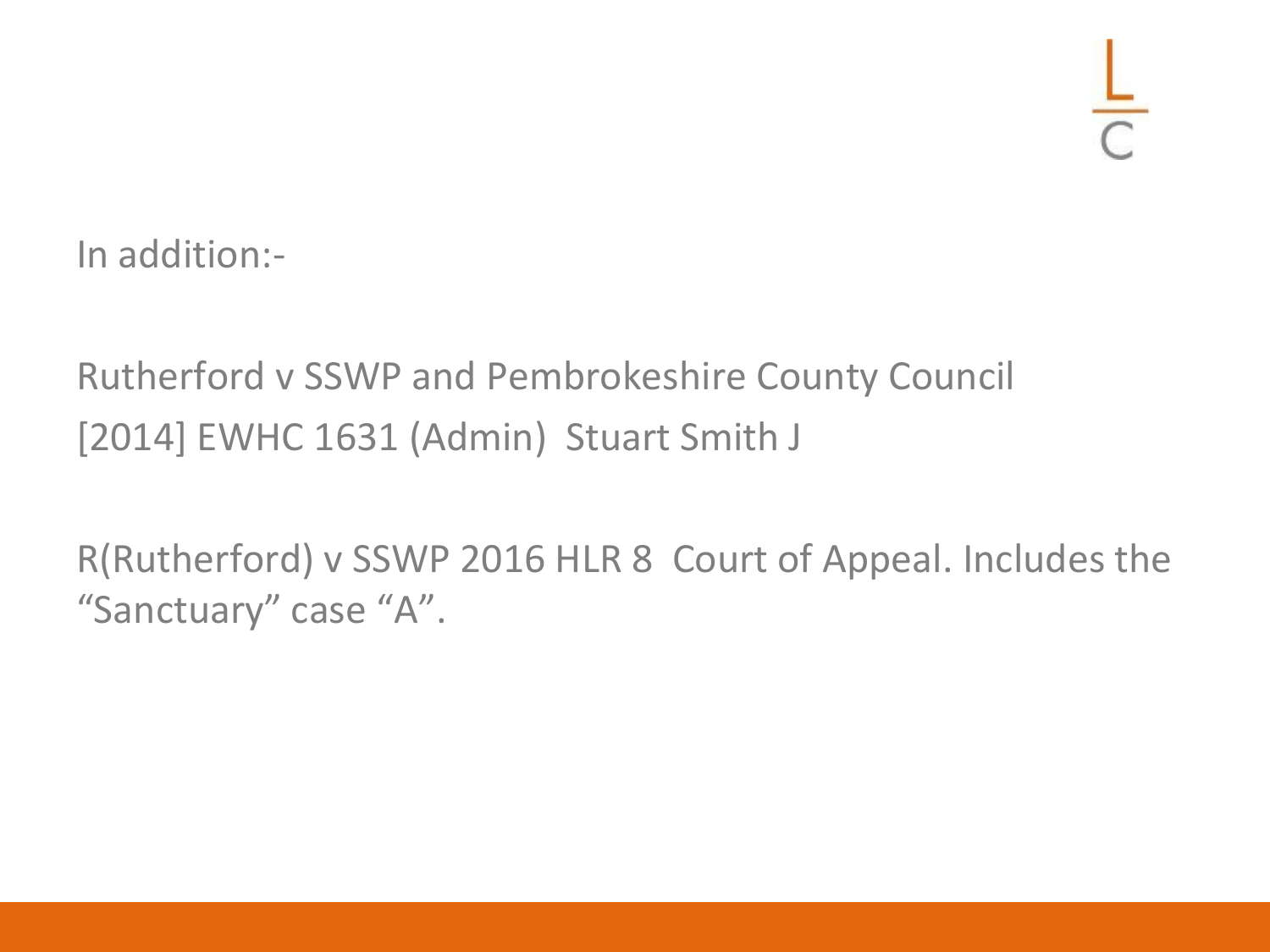So possible to discern three groups of claimants:-

- Daly, Drage, JD and Rourke. These claimants lost at the Divisional Court, Court of Appeal and Supreme Court levels
- Mrs Carmichael and the Rutherfords. Mrs Carmichael could not share a bedroom with her husband because of disability; Warren Todd, grandson of the Rutherfords, was a child who needed an overnight carer from outside the family in a way not catered for by the size criteria
- A, who lived in Sanctuary accommodation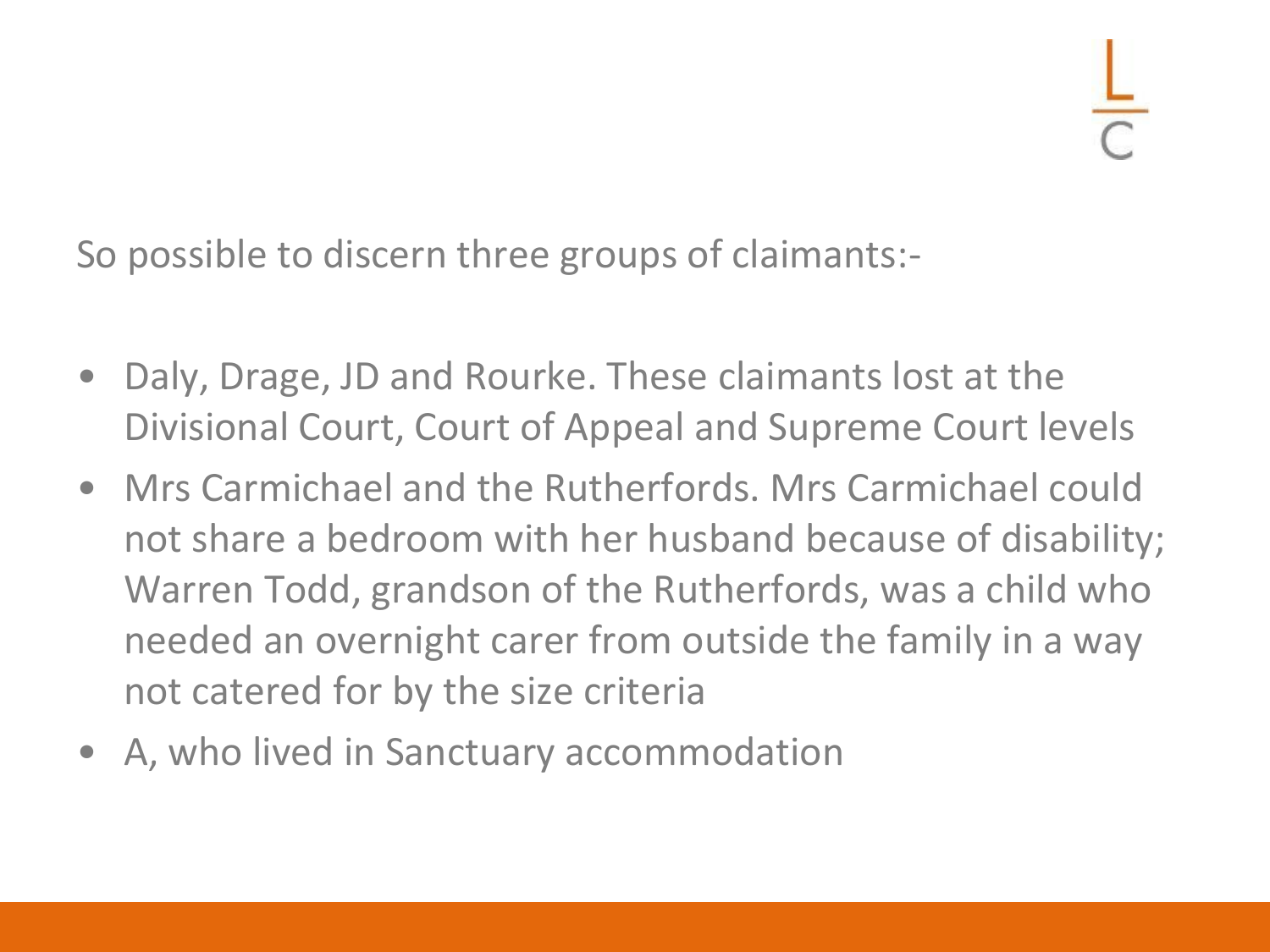Mrs Carmichael and the Rutherfords won in the Supreme Court. There was an obvious irony about the relationship with the children who could not share in the Gorry litigation; and the adults who needed a carer from outside the family in Burnip. As Lord Thomas CJ said in the CofA:-

• "He [the Secretary of State] justified the distinction between making provision for a bedroom for disabled children but not for disabled adults by reference to the best interests of the child and explained the different treatment on that basis. On that basis, it seems to us very difficult to justify the treatment within the same regulation of carers for disabled children and disabled adults, where precisely the opposite result is achieved; provision for the carers of disabled adults but not for the carers of disabled children."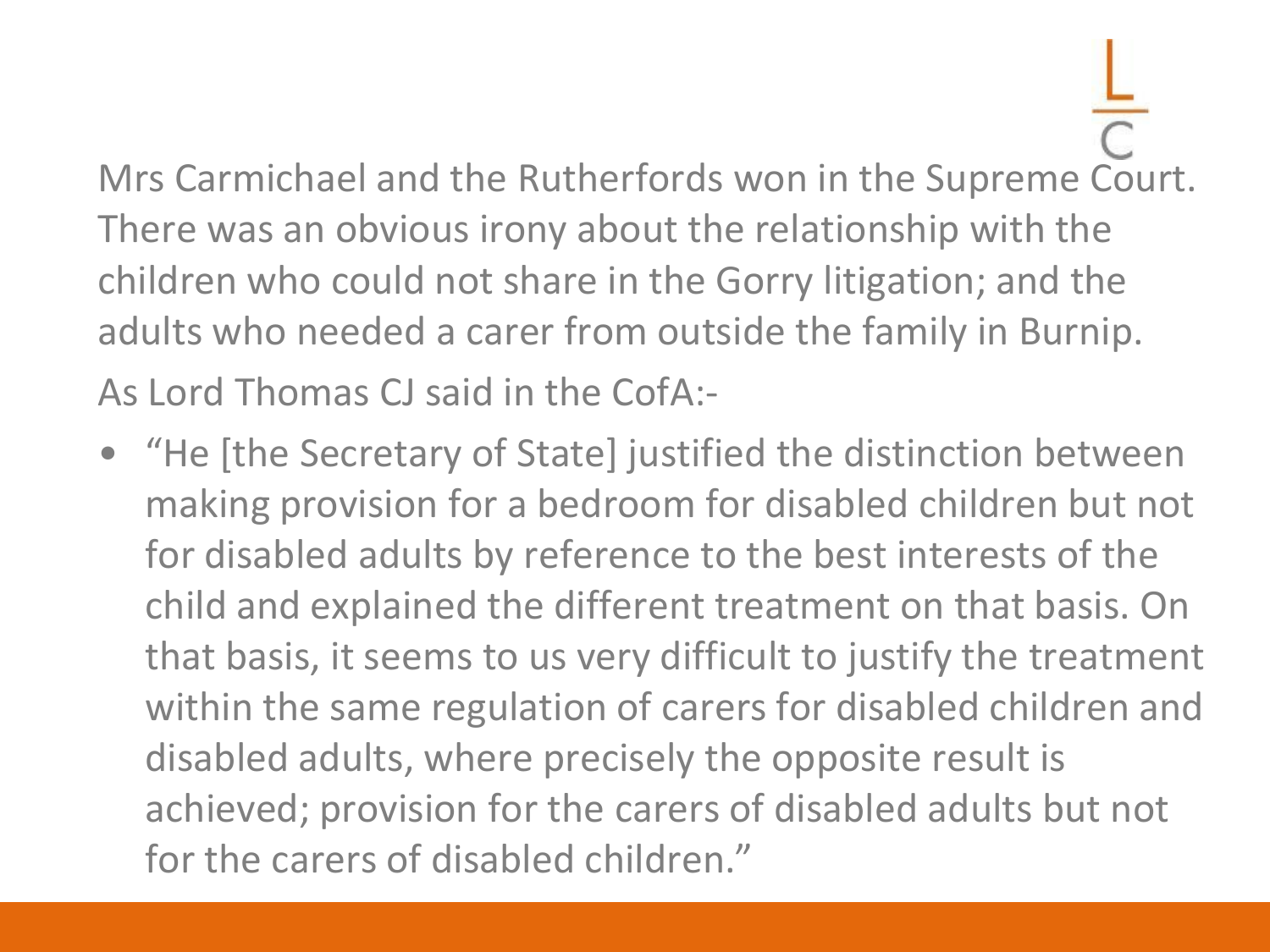The other claimants all lost, although A had won in the Court of Appeal. The Court split 3/2 in A.

The dividing line was whether the claimants could show an objective need for an extra bedroom; as opposed to showing that it was unreasonable to expect them to move.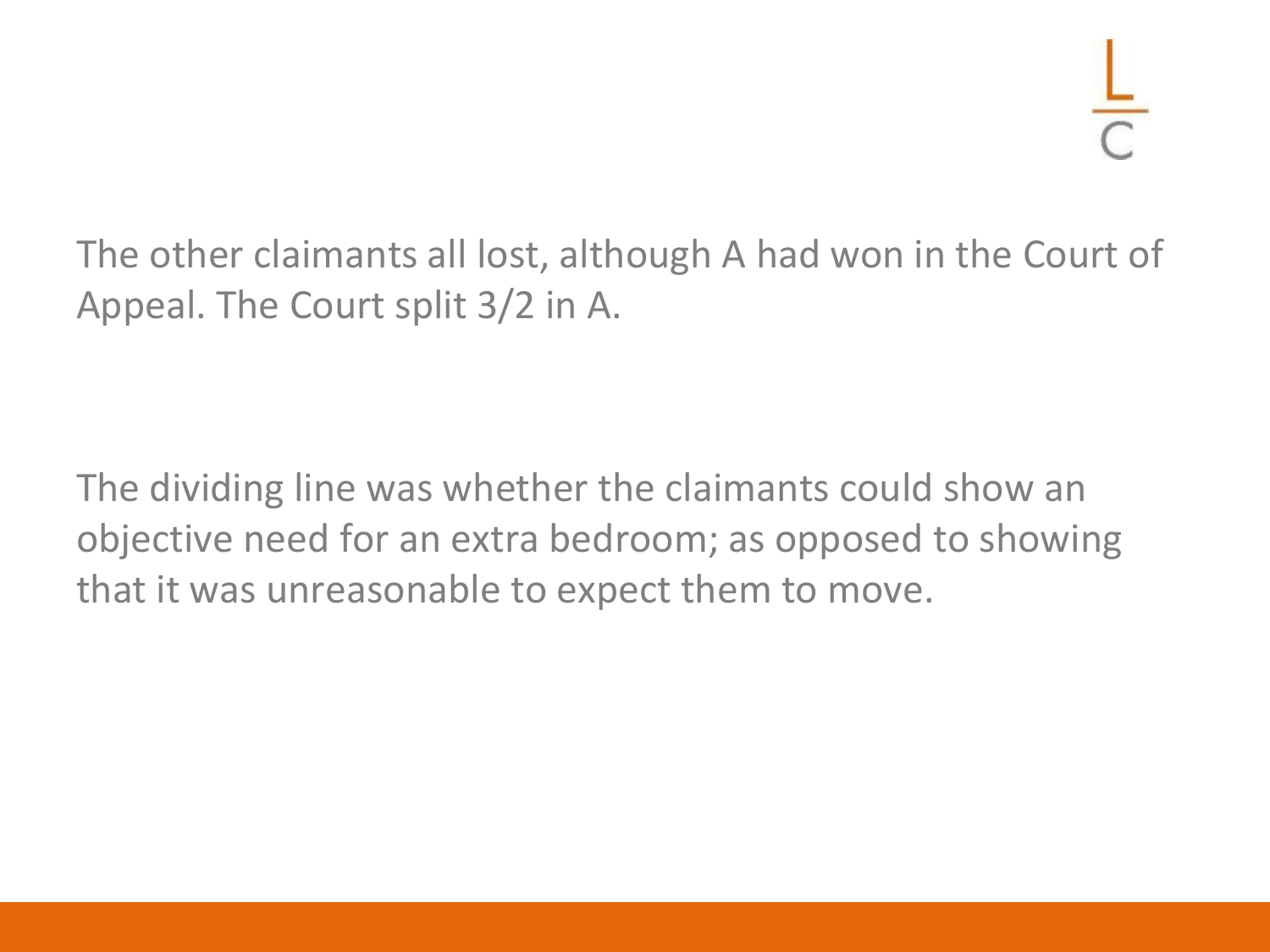Part of the majority reasoning included:-

Such examples could be multiplied, but the point remains the same. It was recognised from the time that [the regulation were] mooted that there will be some people who have a very powerful case for remaining where they are, on grounds of need unrelated to the size of the property. For reasons explained in the evidence….it was decided not to try to deal with cases of personal need unrelated to the size of the property by general exemptions for particular categories but to take account of them through DHPs. (Lord Toulson, paragraph 62)